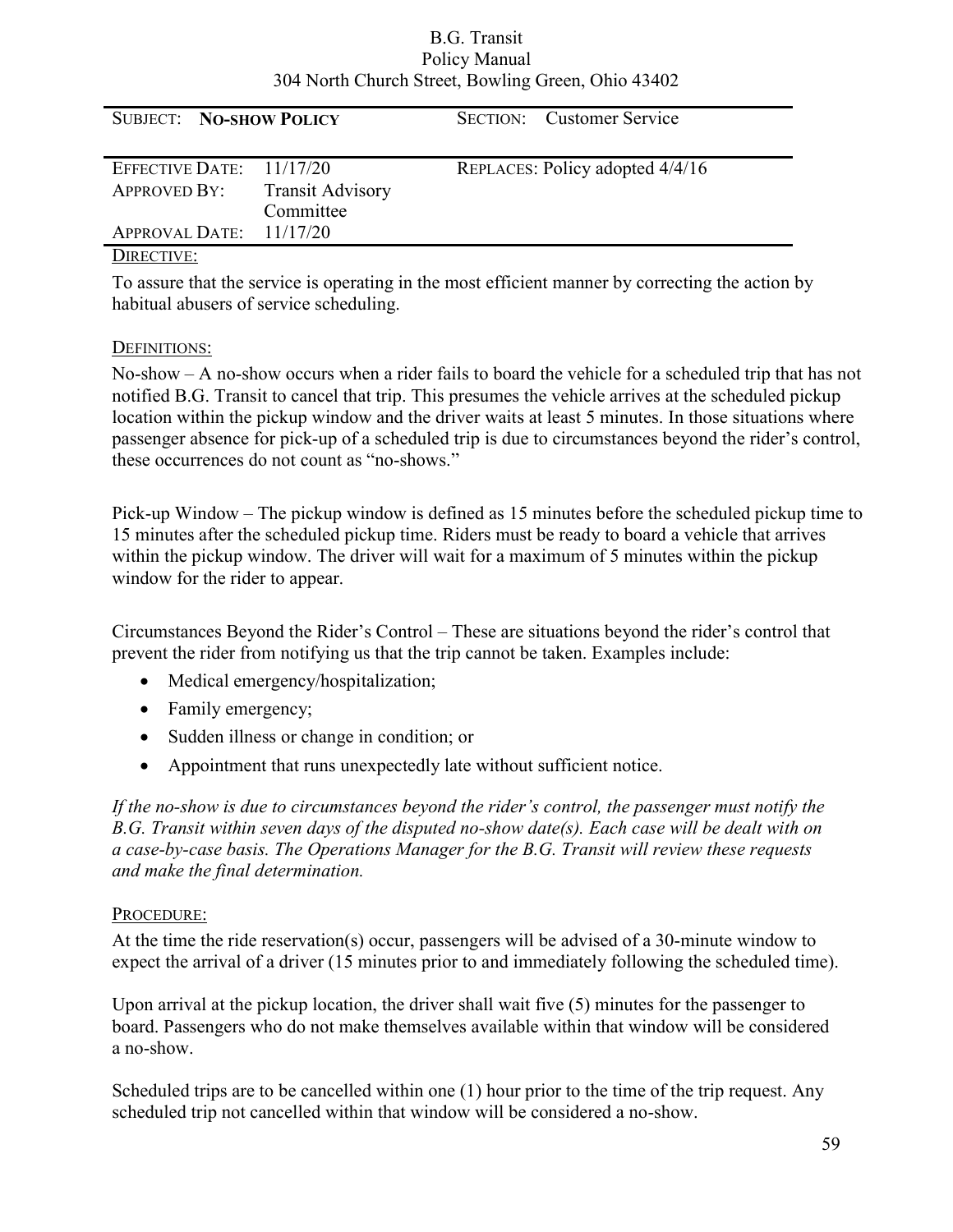No-shows or late cancellations are not counted when the missed trip is due to our error, such as:

- Drivers arriving and departing before the pickup window begins;
- Drivers arriving late (after the end of the pickup window)
- Drivers arriving within the pickup window, but departing without waiting the required 5 minutes.

The B.G. Transit service provider reviews all recorded no-shows and late cancellations to ensure accuracy before provision to the City of Bowling Green. Riders will be subject to remediation efforts under the following conditions:

- Schedule 20 or more trips within a calendar month and have no-shows or late cancellations totaling 20% of their trips; or
- Schedule 8 to 19 trips within a calendar month and have no-shows or late cancellations totaling 40% of their trips; or
- Schedule 7 or less trips within a calendar month and have no-shows or late cancellations totaling 50% of their trips.

### If a rider exceeds these limits on a monthly basis, they are then subject to the following schedule for suspension of service:

1 st violation – Verbal warning. 2<sup>nd</sup> violation – Letter of warning 3<sup>rd</sup> violation – Letter of warning. 4th violation – 1-day suspension.

# Appeals Process

Individuals may appeal a suspension decision. The request for Appeals hearing must be sent to: Community Development Administrator's Office City Administrative Services Building 304 North Church Street Bowling Green, Ohio 43402

Within five working days after receiving the written request for appeal, the Mayor (or designee) will appoint an ad hoc committee of no less than two members to serve as an appeal review body.

Notification date of hearing must be mailed (certified mail) to complainant within 10 working days of date of receipt of request for an appeal hearing.

If the complainant is dissatisfied with the City's final resolution of the complaint, that individual has the right to file a complaint with the Ohio Department of Transportation, Office of Transit. The written complaint may be sent to the following address: Administrator, Office of Transit Ohio Department of Transportation 1980 West Broad Street – Mail Stop 3110 Columbus, Ohio 43223 Telephone: 614-271-6070 TTY Access: 800-750-0750.